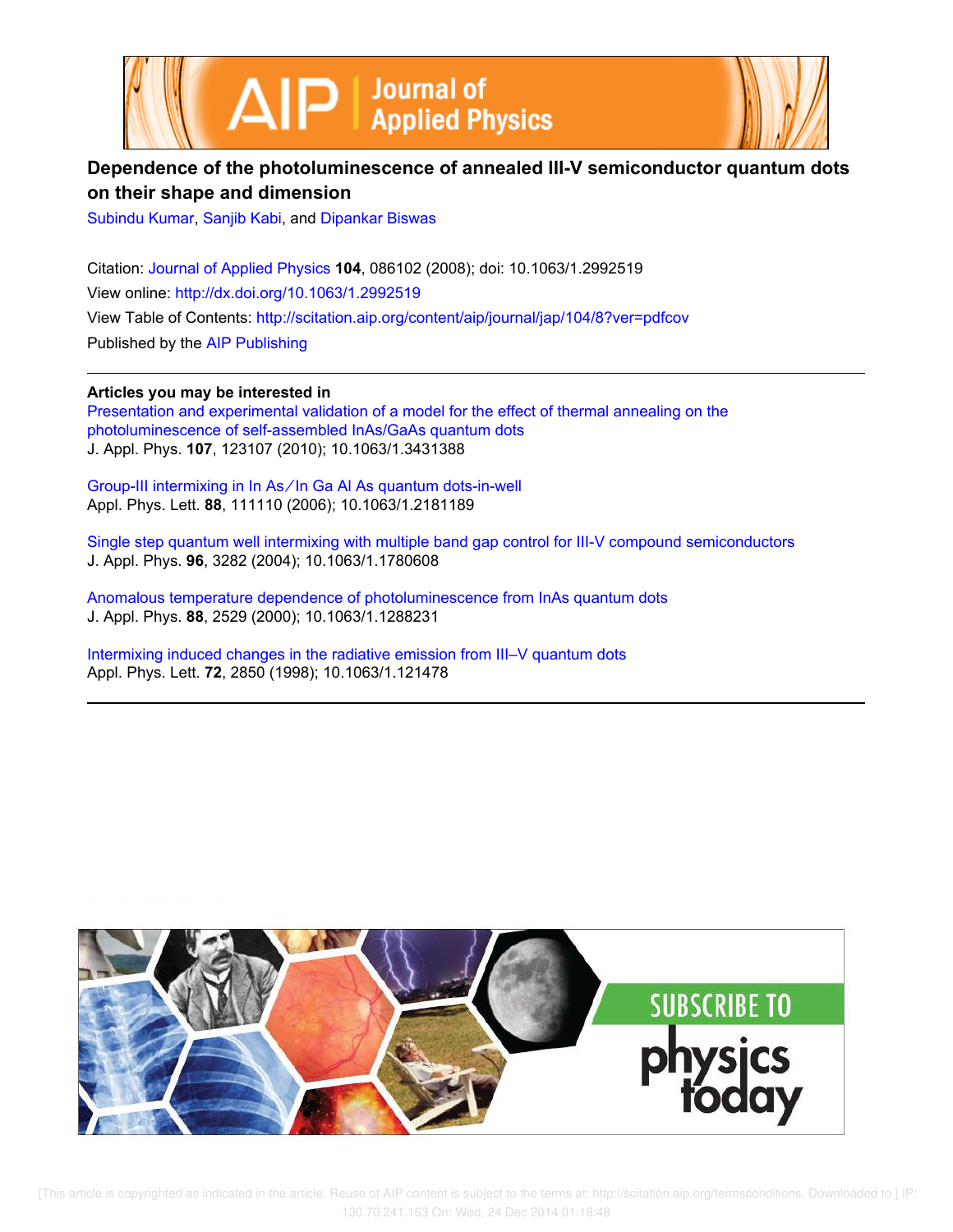## **Dependence of the photoluminescence of annealed III-V semiconductor quantum dots on their shape and dimension**

Subindu Kumar,<sup>a)</sup> Sanjib Kabi, and Dipankar Biswas

*Institute of Radiophysics and Electronics, University of Calcutta, 92 A. P. C. Rd., Kolkata 700009, India*

Received 4 June 2008; accepted 20 August 2008; published online 24 October 2008-

Interdiffusion in III-V semiconductor quantum dots (QDs) may occur during growth and subsequent device processing steps. The photoluminescence (PL) spectra of In<sub>X</sub>Ga<sub>1−X</sub>As/GaAs and In*X*Ga1−*X*N/GaN QDs change significantly on annealing. The size and shape of a QD dot are important parameters, which govern this change of the PL spectra. In this communication, we have investigated the effects of interdiffusion in realistic  $In_xGa_{1-x}As/GaAs$  and  $In_xGa_{1-x}N/GaN$  QDs with various geometries which are of theoretical and practical interest such as pyramidal, truncated pyramidal, and lens shaped, through quantum mechanical computations. © *2008 American Institute of Physics.* [DOI: 10.1063/1.2992519]

Photoluminescence $1-4$  (PL) is often used for obtaining informative data from QDs of compound semiconductor interfaces subjected to interdiffusion. There are a number of reports on the annealing of  $In_XGa_{1-X}As/GaAs^{1,2,4}$  and In<sub>*X*</sub>Ga<sub>1−*X*</sub>GaAs<sup>5−7</sup> QDs. Initially the PL spectrum is broad. After annealing, the PL peaks undergo blueshifts and the full width at half maximum (FWHM) decreases while there is an increase in the intensity. The optical properties of QDs can be improved by tailoring the shape and size of the dots. $8$ 

The aim of this paper is to investigate the dependence of the PL spectra of annealed In<sub>*X*</sub>Ga<sub>1−*X*</sub>As/GaAs and In*X*Ga1−*<sup>X</sup>*N/GaN QDs of various shapes and dimensions. Model quantum mechanical calculations were carried out for pyramidal, $3,8-10$  truncated pyramidal $8-10$  and lens shaped $8,11$ dots. We have stressed on the changes in shapes of the conduction and valence bands and the successive changes in the energy levels due to the variation of the dot shape and size. We have presented the results of such investigations along with necessary comments and discussions.

Typical PL spectra on annealing of In<sub>*X*</sub>Ga<sub>1−*X*</sub>As/GaAs QDs are depicted in Ref. 1. The interpretations of such phenomena that we presented $3$  are centered around a necessary and important point that when a QD starts growing, a small three dimensional pyramid is formed, which is very rich in indium, as shown in Fig.  $1(a)$ <sup>3</sup> As the dot grows in size, the upper layers forming the dot are successively depleted of indium. Thus the conduction band and the valence band of an as grown QD observed from the substrate in the growth direction are asymmetric triangular wells, where there is a continuous variation of both indium and width, as depicted in Fig.  $1(b)$ .<sup>3</sup> As seen from quantum mechanical computations, large numbers of transition levels are available from the asymmetric triangular wells of widely different depths and widths making the PL spectra of the as grown structure broad. After long annealing, indium outdiffuses from the central core and the indium composition in the dot is homogenized and the asymmetric triangular wells tend toward rectangular, where the variation is in the width only, as illus-

trated in Fig.  $1(c)$ .<sup>3</sup> The depth becomes constant. The resulting PL arises from the transitions of these wells. Similar interpretations are applicable for In-rich In<sub>*X*</sub>Ga<sub>1−*X*</sub>N/GaN dots and dots having different shapes such as truncated pyramid or lens shaped.

Quantum mechanical computations were carried out for lens shaped, pyramidal and truncated pyramidal In*X*Ga1−*<sup>X</sup>*As/GaAs, and In*X*Ga1−*<sup>X</sup>*N/GaN QD structures. The bases of the pyramidal and truncated pyramidal structures were considered to be square shaped.<sup>3,9</sup> The variation of indium is assumed to have five concentrations of linear gradient from the central core to the outer periphery, $3$  with indium varying as  $x=0.8$ , 0.603, 0.405, 0.208, 0.01 (Ref. 3) or *x* = 0.6, 0.453, 0.305, 0.158, 0.01 for two sets of computations



FIG. 1. Schematic illustration of the formation of a QD of In<sub>X</sub>Ga<sub>1−*X*</sub>As on GaAs. Darker shades indicate higher composition of  $x$ . (a) Initial nucleation of indium-enriched island on strained alloy film on substrate. (b) Later stage, when island has consumed alloy film, which becomes progressively indium depleted during growth. (c) Final stage, after annealing, showing the homogenization of indium and gallium. The corresponding conduction bands at different cross sections of the dot are also shown in  $(b)$  and  $(c)$ .

0021-8979/2008/104(8)/086102/3/\$23.00

## 104, 086102-1 **2008 American Institute of Physics**

 [This article is copyrighted as indicated in the article. Reuse of AIP content is subject to the terms at: http://scitation.aip.org/termsconditions. Downloaded to ] IP: 130.70.241.163 On: Wed, 24 Dec 2014 01:18:48

a)Electronic mail: subindukumar@hotmail.com.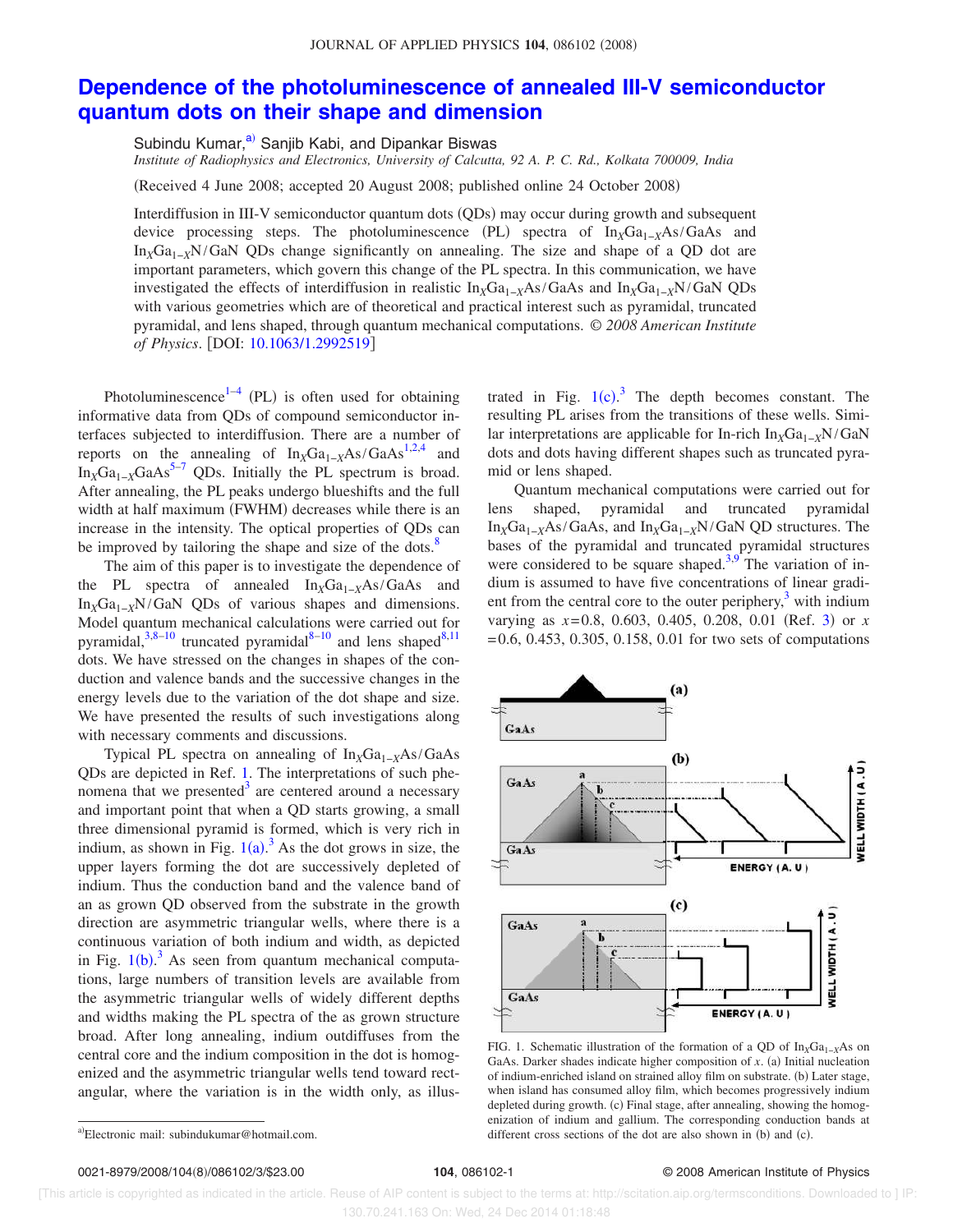

FIG. 2. Schematic representation of the computed PL spectra for triangular and rectangular QWs corresponding to the as grown and of annealed In<sub>X</sub>Ga<sub>1-*X*</sub>As/GaAs QDs having pyramidal, truncated pyramidal, and lens shaped geometries.

having initial core concentrations 0.8 and 0.6, respectively, corresponding to both In<sub>*X*</sub>Ga<sub>1−*X*</sub>As/GaAs and In*X*Ga1−*X*N/GaN QD structures. After annealing, the indium, with no outdiffusion into the barrier, homogenizes throughout the QD to values of  $x=0.17$  and  $x=0.13$ , respectively, for the two sets of computations. The band gap,  $E_{g,\text{InGaAs}}$ , of In<sub>*X*</sub>Ga<sub>1−*X*</sub>As and the energy levels of the finite triangular and the rectangular QWs of different depths and widths were calculated from the formulae outlined in Ref. 3.

In case of  $In_xGa_{1-x}As/GaAs$  dots, the effective masses<sup>3</sup> were obtained through a linear extrapolation between the effective masses of InAs and GaAs. For asymmetric triangular wells the indium concentration was varied from 0.8 to 0.01 and 0.6 to 0.01 for two sets of computations. In case of rectangular well,  $m_e^*$  and  $m_h^*$  were considered to be  $0.060m_0$ and  $0.442m_0$ , and  $0.062m_0$  and  $0.444m_0$  for two homogenized indium concentrations, 0.17 and 0.13, respectively. The band offset ratio,  $\Delta E_C$ :  $\Delta E_V$  for both sets was considered to be 60:40. At the crossovers of the indium concentrations, computations for both the concentrations were done. $3$  Computations at the same sections of the rectangular wells were also carried out.



FIG. 4. Variation of the blueshift with the base for lens shaped In*X*Ga1−*<sup>X</sup>*As/GaAs dots for two different initial indium concentrations 0.8 and 0.6.

Similar computations were carried out for In<sub>X</sub>Ga<sub>1−*X*</sub>N/GaN QD structures. The band gap,  $E_{g,\text{InGaN}}$ , of In<sub>X</sub>Ga<sub>1−*X*</sub>N is determined from the empirical relation

$$
E_{g,\text{InGaN}} = xE_{g,\text{InN}} + (1 - x)E_{g,\text{GaN}} - bx(1 - x),\tag{1}
$$

where  $E_{g,\text{InN}}$  and  $E_{g,\text{GaN}}$  represent the band gap energies of the compounds InN and GaN which were considered to be 1.95 and 3.4 eV, respectively, and *b* is the bowing parameter which was assumed to be 1.4. The effective masses $13,14$  were obtained through a linear extrapolation between the effective masses of InN and GaN. The band offset ratio  $\Delta E_C$ :  $\Delta E_V$  was considered to be  $55:45.^{12}$ 

The 1-1 transition energy positions of the as grown and of the long annealed In<sub>X</sub>Ga<sub>1−*X*</sub>As/GaAs and In*X*Ga1−*<sup>X</sup>*N/GaN QDs of different shapes and dimensions were computed. The results obtained are shown in Figs. 2–6. Figure 2 depicts a schematic of the PL spectra for triangular and rectangular QWs corresponding to pyramidal, truncated pyramidal, and lens shaped In<sub>X</sub>Ga<sub>1−*X*</sub>As/GaAs QDs computed in the same way as in our earlier report<sup>3</sup> with initial indium concentration of 0.8. For a lens shaped dot having height  $(h)$  = 10 nm and base  $(b)$  = 30 nm, the PL peak energy corresponding to the peak PL intensity for the as grown



FIG. 3. Variation of the blueshift with the aspect ratio for pyramidal and truncated pyramidal In<sub>x</sub>Ga<sub>1−*X*</sub>As/GaAs QDs for two different initial indium concentrations 0.8 and 0.6.



FIG. 5. Variation of the blueshift with the aspect ratio for pyramidal and truncated pyramidal In<sub>X</sub>Ga<sub>1−*X*</sub>N/GaN QDs for two different initial indium concentrations 0.8 and 0.6.

 [This article is copyrighted as indicated in the article. Reuse of AIP content is subject to the terms at: http://scitation.aip.org/termsconditions. Downloaded to ] IP: 130.70.241.163 On: Wed, 24 Dec 2014 01:18:48